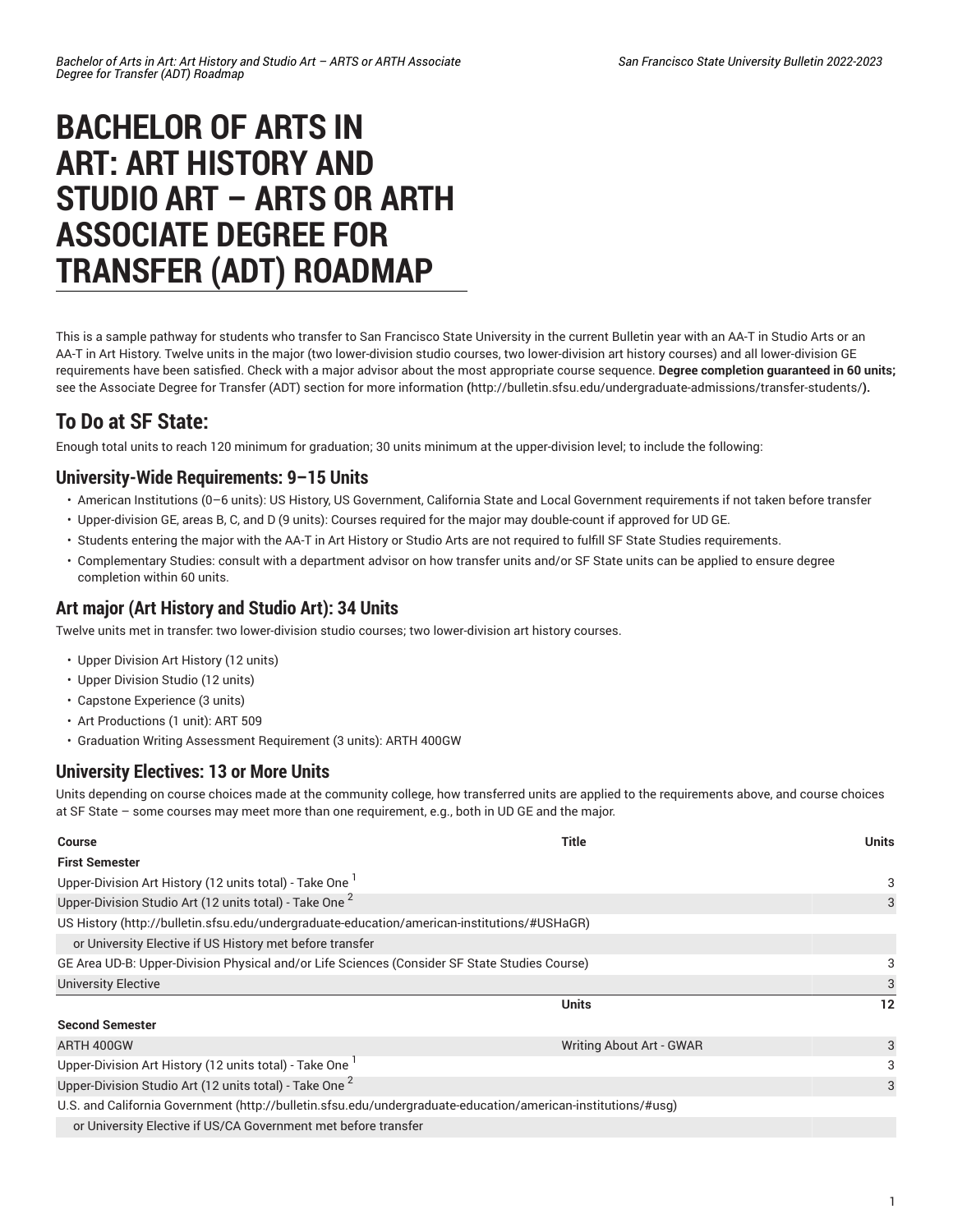University Elective 3 **Units 12 Third Semester** ART 509 **Art Professional Service Practicum** 1 Upper-Division Art History (12 units total) - Take One  $^{\mathrm{1}}$ 3 Upper-Division Studio Art (12 units total) - Take One  $^{\mathsf{2}}$ 3 GE Area UD-C: [Upper-Division](/undergraduate-education/general-education/upper-division/#artsandorhumanitiesudctext) Arts and/or Humanities (Consider SF State Studies Course) 3 University Elective - Take Two 5 **Units 15 Fourth Semester** Select One (Major Capstone): 3 ART 600 Studio Process and Professional Practices ART 619 Exhibition Design ARTH 602 Art History Seminar Art History Seminar Art History Seminar Art History Seminar Upper-Division Art History (12 units total) - Take One  $^{\mathrm{1}}$ 3 Upper-Division Studio Art (12 units total) - Take One  $^2$ 3 GE Area UD-D: [Upper-Division](/undergraduate-education/general-education/upper-division/#socialsciencesuddtext) Social Sciences (Consider SF State Studies Course) 3 University Elective 3 **Units 15 Total Units 54** 1

**Upper-Division Art History (12 units)**

ARTH 301/LTNS 301 Latin American and Latino/a/x Art, 1492 to the Present (3 units)

ARTH 306 Modern and Contemporary Art in a North American and European Context, 1945-present (3 units)

ARTH 401/CLAR 420 Art and Archaeology of Ancient Greece (3 units)

ARTH 402/CLAR 425 Art and Archaeology of Ancient Rome (3 units)

ARTH 403/SXS 405 Queer Art History (3 units)

ARTH 404/CLAR 550 Art and Archaeology of the Mediterranean Bronze Age (3 units)

ARTH 406 Global Renaissance and Baroque Art (3 units)

ARTH 407/CLAR 500 Art and Archaeology of Ancient Egypt (3 units) (UD-C)

ARTH 408/CLAR 555 Etruscan Art and Archaeology (3 units)

ARTH 409/CLAR 530 Greek Vase Painting (3 units)

ARTH 410/CLAR 531 Greek Sculpture (3 units)

ARTH 411 South Asian Art I: Neolithic to Medieval Periods (3 units)

ARTH 412 South Asian Art II: Early Modern to Contemporary Periods (3 units)

ARTH 417 The Art and Architecture of Islam (3 units)

ARTH 421 Special Topics in Art History (3 units)

ARTH 516 Advanced Topics in Art History (3 units)